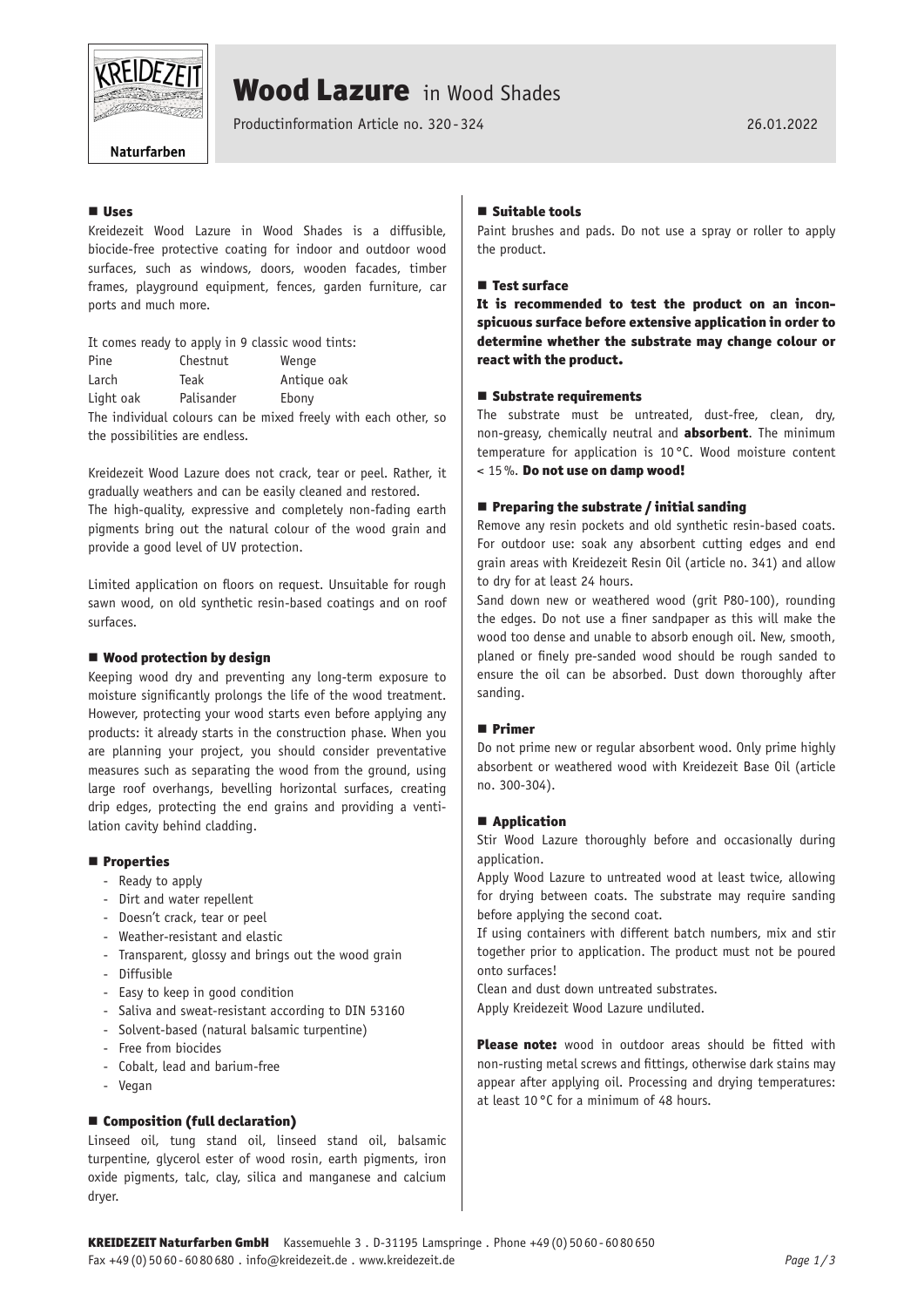

# Wood Lazure interior/exterior, - colourless -

Productinformation Article no. 320 -324 26.01.2022

#### Naturfarben

# 1. First coat

# Outdoors:

Apply Wood Lazure evenly with a brush or pad. Avoid applying excess amounts or ensure to spread them thinly. Spread out any coalesced varnish from the corners using an unloaded brush.

#### Indoors:

Apply as above. Alternatively, if a glossy appearance is not desired, leave for 10-20 minutes before wiping the entire treated area with a dry, lint-free cloth until any remaining Wood Lazure is completely removed and a uniform satin appearance is achieved.

# 2. Re-sanding between coats (optional)

Re-sanding between coats is only required if the surface has dried rough, for example if wood fibres have dried proud of the surface. Sand using an abrasive cloth in the direction of the fibre.

Dust down thoroughly after sanding.

# 3. Final coat

Repeat as per the first coat.

Especially if applying outdoors, it is important that the surfaces are well saturated once application is complete and a uniform silky-glossy appearance is achieved. Apply further coats of Wood Lazure if required.

#### ■ Tinting

All colours of Kreidezeit Wood Lazure in Wood Shades can be mixed with each other in any ratio. Do not tint with pigments.

#### $\blacksquare$  Cleaning the surface

For light dirt, clean only with lukewarm water without any additives. For heavier dirt, clean using Olive Care Soap (article no. 424) or Corfu Soap (article no. 226).

Kreidezeit Wood Lazure is environmentally-friendly and intentionally non-fungicidal. Therefore, it is vital to inspect external surfaces at least every six months for fungus caused by condensation, which usually starts with small black spots; remove these immediately with water and soap.

#### ■ Care

With a little bit of care, the durability of Wood Lazure coatings applied outdoors can be considerably increased.

Visually check coated surfaces at least twice a year for impurities and damage.

Do not touch up glossy areas (risk of greasy, sticky surface)! For areas that have lost their shine, use **transparent** Wood Lazure (article no. 320) or Care Oil (article no. 2409), rubbing very thinly with a soaked cloth immediately after noticing. Then

after 10 minutes, rub the surface with a dry cloth until a uniform silky-glossy appearance is achieved. The level of protection and original colour intensity will be restored.

Especially recommended for caring for wooden windows: Kreidezeit Window Care Set (article no. 2408).

#### **■ Maintenance**

Outdoors, re-apply as soon as the pigments are washed away by rain or if the wood has become grey.

Clean with soap as described above and allow to dry. Very stubborn dirt can be removed beforehand with a scouring pad, abrasive pad or sand paper (P100). Lightly sand glossy areas (grit P 100). Then apply one or two layers of Wood Lazure in the desired tone.

How often you need to re-apply the product heavily depends on the degree of weathering and the general level of care. There is no specified interval for re-applying coats.

# Re-coating non-maintained surfaces:

Weathered sides: approximately every 2-4 years Non-weathered sides: approximately every 5-7 years

#### Renovation of maintained surfaces:

Many years later. Looking after your surfaces is worth it!

#### $\blacksquare$  Dilution

The product is applied undiluted, but can be diluted as necessary with Balsamic Turpentine (article no. 447).

#### **Drying time**

Dry and re-coatable at 20 °C and 60% relative humidity after approx. 24 hours, or at least 48 hours for substrates containing tannin (e.g. oak).

High humidity, cold temperatures and substrates containing tannin significantly extend the drying time. Hardened after approx. 4 weeks.

#### ■ Cleaning the tools

Clean immediately after use with Balsamic Turpentine (article no. 447) and then with Olive Care Soap (article no. 424) or Corfu Soap (article no. 226).

# ■ Application rate

Depending on the absorption of the substrate, approx. 0.06 litres per m² per coat.

Increased amounts are required for highly-absorbent wood.

Exact consumption rate to be determined on the actual substrate.